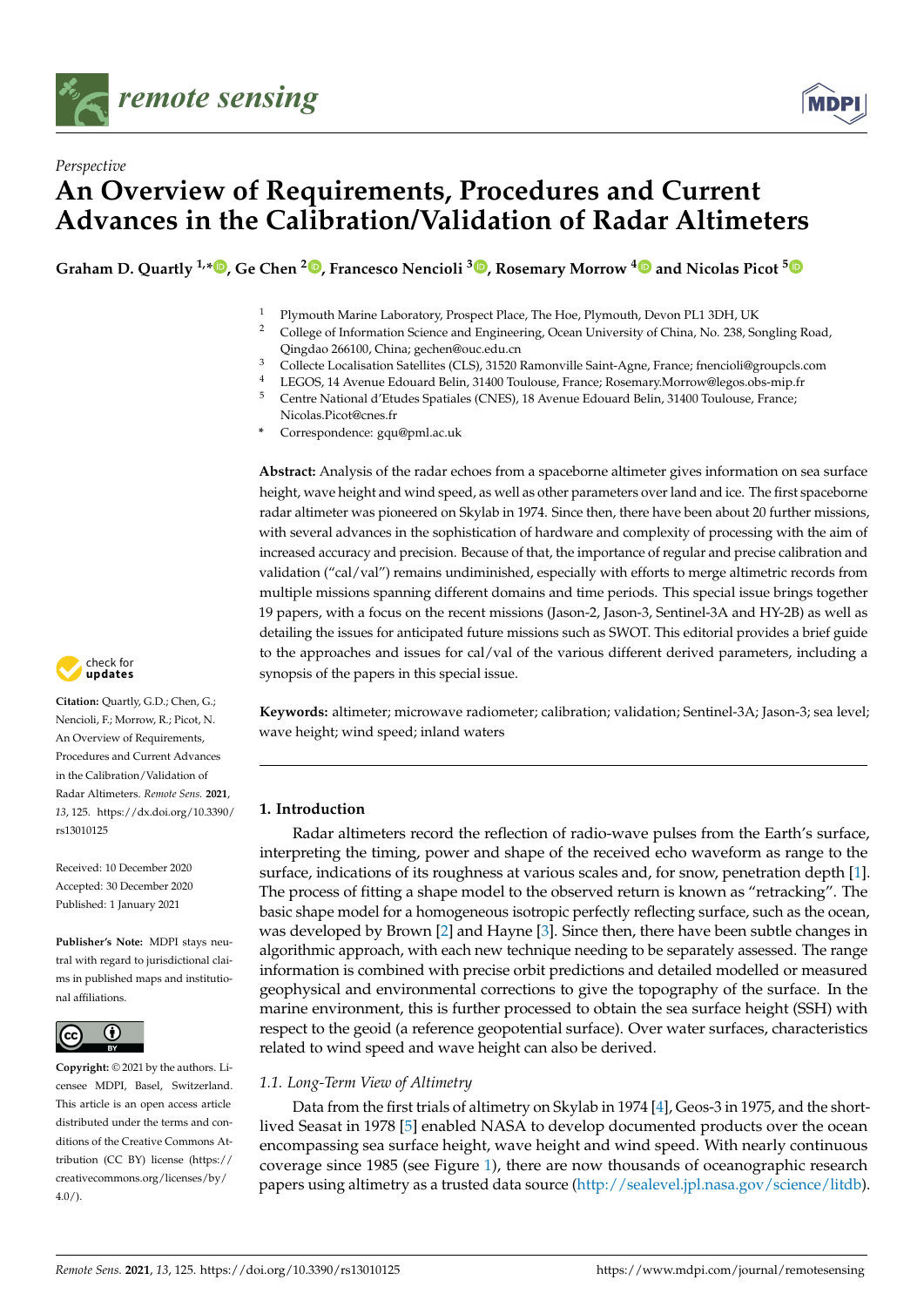These rely on the effort that is spent on the calibration and validation of the data from each individual altimeter. Calibration means assuring the instrument performance conforms to SI (International System of Units) or community accepted standards and to each specific mission requirements. Validation means quantifying the accuracy of the satellite-derived geophysical products [\[6,](#page-10-5)[7\]](#page-10-6). The two ideas are referred to together as "cal/val".

<span id="page-1-0"></span>

**Figure 1.** Gantt chart showing the altimetry missions since 1985, classified by their principal orbit (repeat period and inclination), which governs which validation sites are overflown. Investigating long-term trends requires that all the missions used be referenced to the same standard. The black boxes indicate *tandem missions* when a preceding satellite was used to calibrate a new mission. Note, ERS-1 was in a 3-day orbit for the early part of the mission, Geosat only assumed 17-day repeat after November 1986, while other missions were moved into geodetic phases for the latter years of their missions.

The remainder of this introductory section discusses the scientific requirements on the precision of altimetry measurements and gives an overview of standard cal/val procedures, using both in situ and other satellite measurements. It also provides a perspective on why altimeter data over different surfaces need their own specific cal/val activities, and of how changes in altimeter technology impact these. Section [2](#page-3-0) examines the technical developments that support dedicated validation sites, as well as the organizational framework enabling co-ordinated activities. Section [3](#page-5-0) then provides a summary of the latest cal/val work in the fields of oceanography, hydrology, cryospheric studies and radiometry. Section [4](#page-8-0) details the cal/val issues in moving to swath altimetry, which is the next anticipated advance, with Section [5](#page-9-0) providing a brief summary.

# *1.2. Requirements and Measurements for Marine Cal/Val*

The *Global Climate Observing System* stated that to address questions of climate science the sea level records at scales of 50–100 km should have an accuracy of order 10 mm, with the accuracy of the global average (on a weekly or 10-day basis) being 2–4 mm [\[8\]](#page-10-7). To address issues of climate change they stated that the long-term trend of global mean sea level should be known with a stability of 0.3 mm yr<sup>-1</sup>. For wave height they put forward an accuracy requirement of 100 mm (but with spatial and temporal resolution beyond the ability of current altimeters [\[8\]](#page-10-7)). There is no stated requirement on knowledge of the long-term trend in wave height, but Young and Ribal [\[9\]](#page-10-8) found coherent geographical patterns of order 3 mm  $yr^{-1}$  when combining all altimetric missions from 1985 to 2018.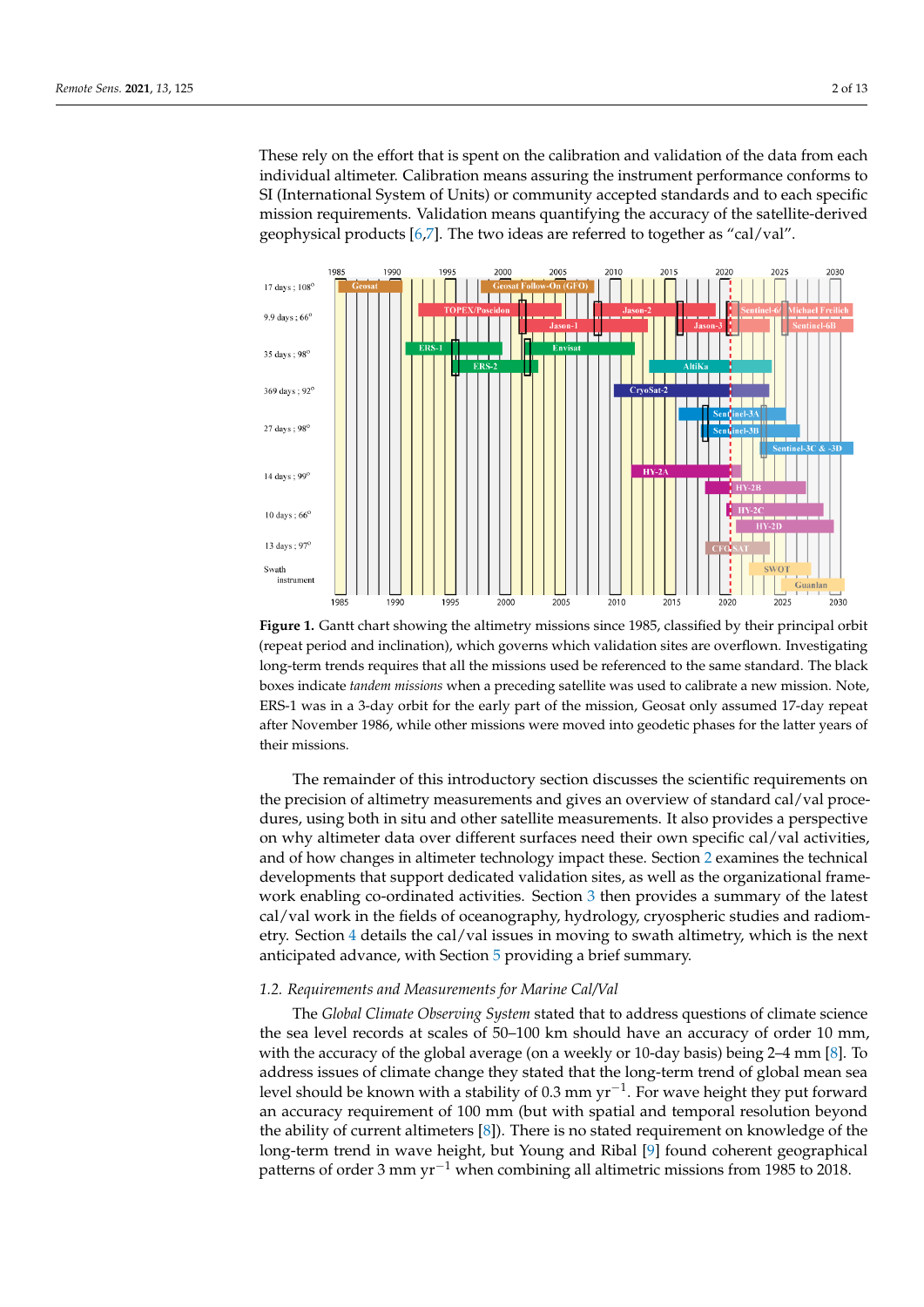Altimetric records of sea level can be compared with coastal tide gauges, measurements from offshore platforms, bottom-pressure recorders or surface buoys tied into the space geospatial framework via GNSS (Global Navigation Satellite System) technology. In such exercises, care needs to be taken to account for other atmospheric and oceanic effects (including tides), and land motion, as these may vary between the location and time of the altimeter measurement and those of the reference measurement. Some validation work makes use of many routinely collected sea level measurements, while others focus on one or two dedicated sites, with effort being made to ensure minimal separation in time and space between the satellite and in situ measurements, as well as collecting ancillary data on the atmospheric conditions. Wave height and ocean wind speed data are similarly compared with a large array of metocean buoys. These metocean products are also assessed against numerical models, provided that these assimilate large volumes of calibrated in situ data or have been independently assessed.

Although there are often major cal/val campaigns at the start of a satellite mission, it is also essential that such work continues throughout the lifetime of the spacecraft, because an instrument's behavior may change due to continued usage and long space exposure. Furthermore, long-term validation series are not only important for reducing the uncertainty in any bias, but also for allowing the estimation of gradual drifts in the altimeter's measurements. As well as comparison with "ground truth" measurements (which will in themselves have some errors and uncertainties), many studies exploit the potential for inter-satellite comparisons otherwise termed vicarious calibration. Although not an absolute calibration, these efforts help develop the consistency of multi-satellite merged datasets. The European Space Agency's *Climate Change Initiative (CCI)* is championing the development of multi-decadal homogenized datasets for 22 different essential climate variables (ECVs), with altimetry contributing strongly to those on sea level [\[10,](#page-11-0)[11\]](#page-11-1) and wave height [\[12\]](#page-11-2).

### *1.3. Altimetry over Non-Marine Surfaces*

Although satellite radar altimetry was originally developed for oceanographic studies, by the time of the launch of ERS-1 in 1991, potential applications over other surfaces were being considered. These include land ice, sea ice and inland water surfaces. These surfaces have different topographic and reflective properties from those of the open ocean, leading to different waveform shapes that need their own particular processing and interpretation. This in turn calls for further specialist validation.

Over land ice, the returned echo is a mix of surface and volume scattering, with the proportions dependent upon the moisture content and compactness of the uppermost layer. As these echoes have a more complicated shape, retrackers that fit a predefined shape model are less valid, and instead a robust estimate of range, such as OCOG (offset center-of-gravity) is used. As for sea level and wave height, the construction of multisatellite climatologies by the Antarctic Ice Sheet CCI [\[13\]](#page-11-3), requires the minimization of biases and trends between missions to quantify the regions of net loss and gain on that continent. Studies over Arctic sea ice, on the other hand, encounter two distinct types of waveform—one from the surface of the ice and one from the water within leads between the ice [\[14\]](#page-11-4). Thus, two different retracking procedures must be implemented, with the property of interest, the freeboard, being the difference of the two. The final domain of interest is inland waters i.e., lakes and rivers. Although ocean retracker solutions may be applied, these are not always appropriate when the reflective surface does not fill the instrument footprint, and the absence of waves may also lead to mirror-like returns. Consequently, over inland waters, different retracking approaches are also evaluated.

# *1.4. Changes in Altimeter Technology*

A further complication in the development of homogeneous time series from altimeter data is the changes in technology used. Although each innovation brings advantages, it also provides challenges in characterizing the differences from previous instruments. AltiKa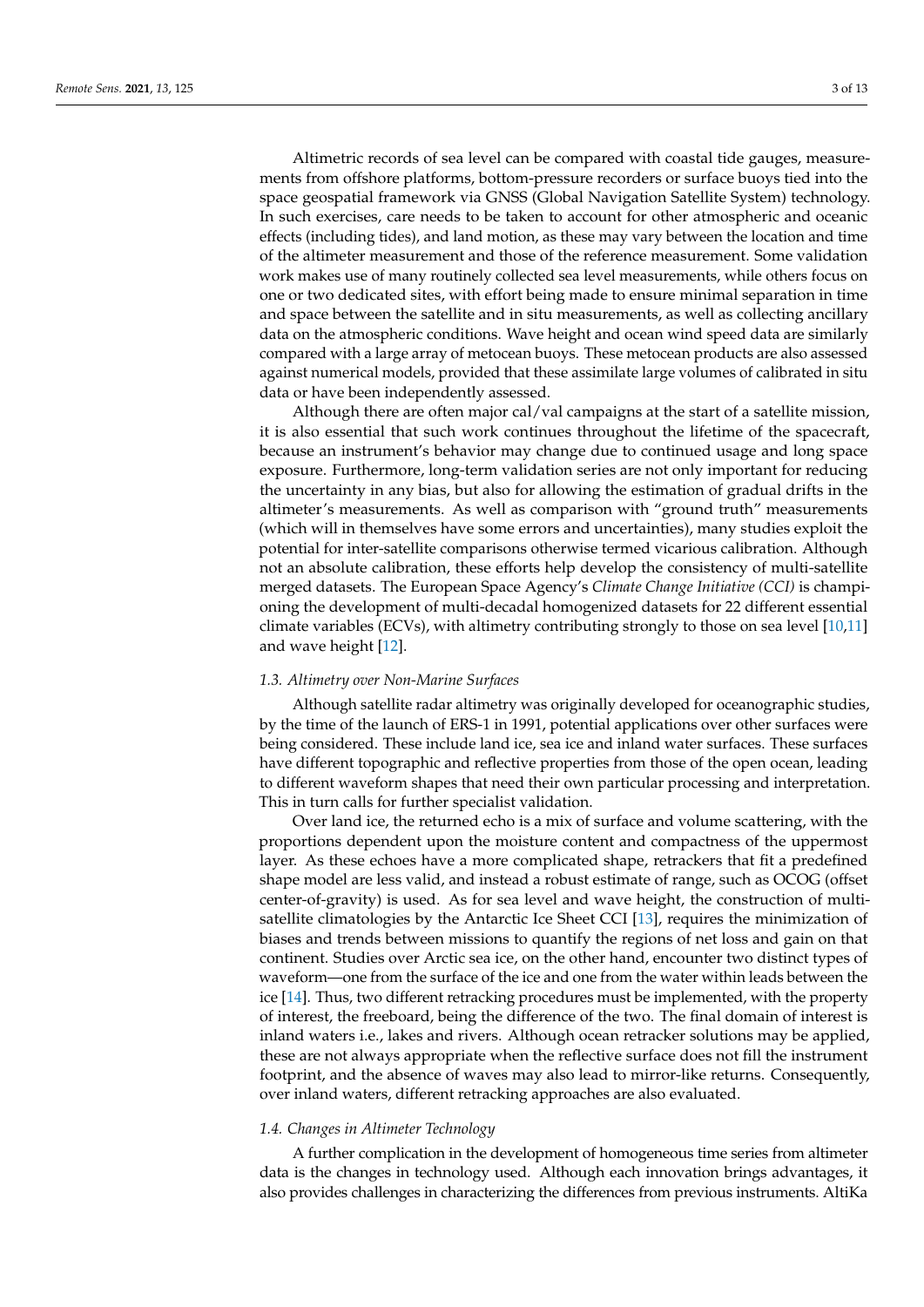has been the only instrument to-date operating at Ka-band rather than Ku-band or lower frequencies. This enabled it to operate with a smaller footprint, higher pulse repetition frequency and narrower sample bins in the waveform. However, this meant that its penetration depth within ice was different from preceding instruments. Many preceding altimeters had also operated at S-band or C-band, which are lower frequencies that are less affected by rain than Ku-band, and this allowed the recovery of reliable altimetric data through storms [\[15\]](#page-11-5). AltiKa's operation at a higher frequency means that it is more greatly affected by rain [\[16\]](#page-11-6) and needs a different model to infer the atmospheric attenuation. Furthermore, a new relationship must be determined linking the backscatter strength  $(\sigma^0)$ to the wind speed [\[17](#page-11-7)[,18\]](#page-11-8).

Although the early altimeters (up to 2010) only recorded the time variation of the return signal, in a mode now referred to as "Low Resolution Mode" (LRM), CryoSat-2 provided the first spaceborne demonstration of delay-Doppler technology [\[19\]](#page-11-9). By recording both the delay and the Doppler shift, it enabled improved along-track resolution of the reflecting points on the Earth's surface and a better signal to noise ratio through "multilooking". Delay-Doppler altimetry, also known as "SAR altimetry" (due to similarity to Synthetic Aperture Radar), has subsequently been implemented on Sentinel-3A (S3A), Sentinel-3B (S3B) and the recently launched Sentinel-6/Michael Freilich (S6MF) satellites. However, the resultant differently shaped waveforms have required a completely new retracking approach [\[20\]](#page-11-10) and its narrow along-track footprint may affect its ability to measure very long-period swell [\[21\]](#page-11-11) and may also lead to aliasing effects on the range measurement [\[22\]](#page-11-12). Thus, to combine data from different missions requires careful investigations of biases between values from SAR retracking and LRM or PLRM (pseudo-LRM) retracking.

CryoSat-2 also has an interferometric mode, enabling the across-track location of the nearest reflecting surface to be determined. This concept has been greatly extended with plans for future interferometric altimeters (SWOT [\[23\]](#page-11-13) and Guanlan [\[24\]](#page-11-14)). These will provide a swath of sea surface topography measurements at fine scales, but will in turn require new validation concepts to assess the precision of the 2-D SSH over 100 km  $\times$  100 km scales, and to account for the small, rapid ocean processes contributing to it.

Along with traditional radar altimeters, there have also been examples of altimeters which use lasers for determining the range to the surface, instead. IceSAT and IceSAT-2 [\[25\]](#page-11-15) are making major contributions over the cryosphere. However, the cal/val challenges over the ocean are very different because their footprint is smaller than the wavelength of typical ocean swell, and they cannot operate through clouds.

### <span id="page-3-0"></span>**2. Cal/Val Procedures**

## *2.1. Facilities, Calibration Sites and Validation Co-Ordination*

The main goal of altimetry calibration and validation is to enable altimetry data to be used with confidence globally. One of the key metrics to be assessed is thus the root mean square difference (RMSD). However, estimated RMSD incorporates not only the errors due to altimeter measurement, but also those due to in situ measurement, to the separation in space and time between in situ and altimeter measurements, as well as to the physical mismatch between the two (the altimeter measurement being an almost instantaneous spatial average, with the in situ one being a time average at a fixed point). Disentangling the "altimeter error" from the other ones is often a difficult task. Some of the sources of uncertainty are expected to be near constant or only slowly varying, and these can be assessed by a limited number of well-instrumented sites. Other uncertainties vary with environmental conditions, and a greater understanding is obtained through collating a large amount of validation data spanning the expected range of conditions.

For the limited number of high-precision sites it is essential that there is no spatial or temporal mismatch between the altimeter and the reference measurement. Because of that, these sites are either constructed directly under the planned altimeter flight path, or alternatively, it is the altimeter mission that is specifically designed to overfly these locations. ESA's first altimeter, ERS-1, flew directly over the *Acqua Alta* platform near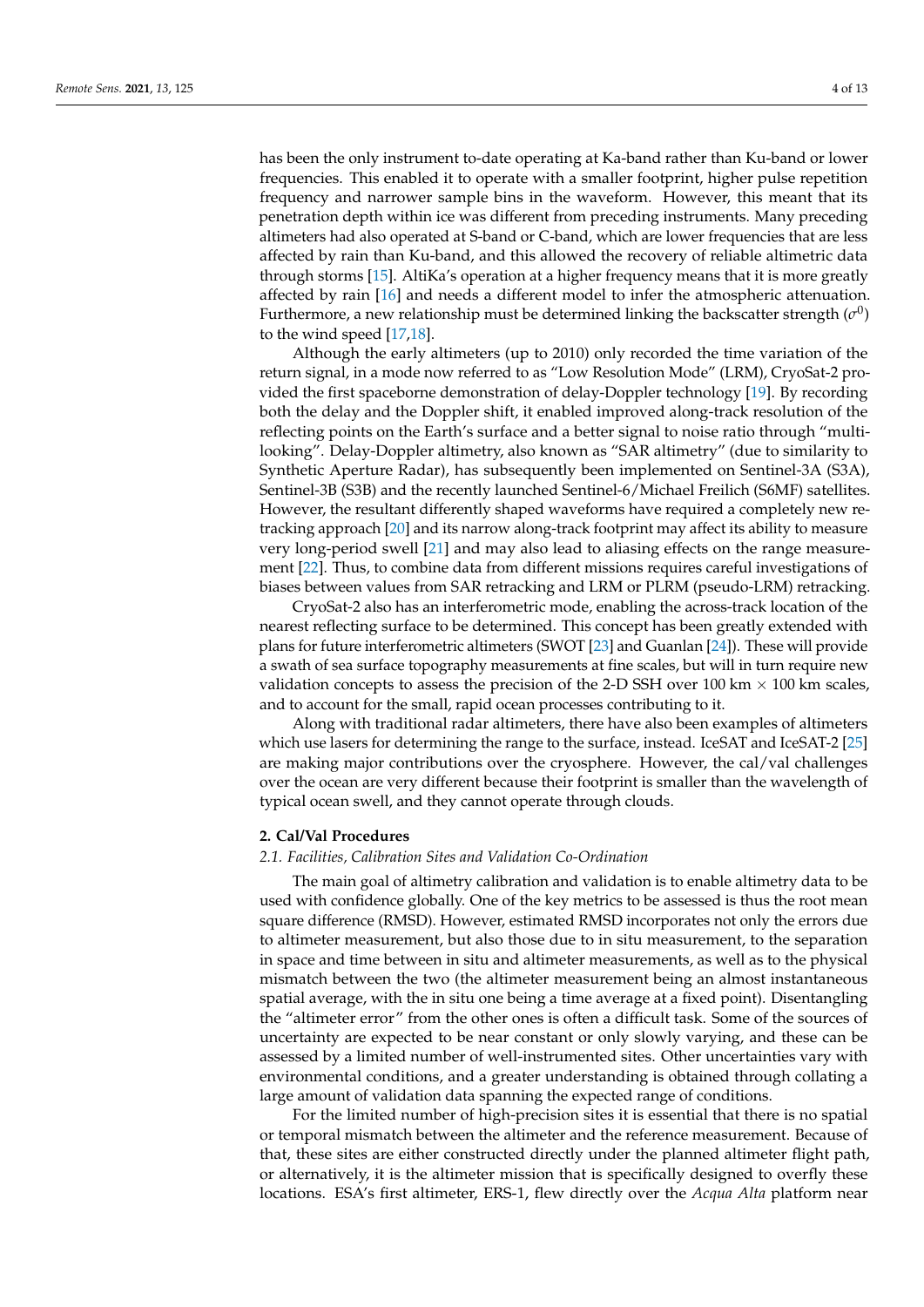Venice during its initial 3-day mission, whereas NASA/CNES's TOPEX/Poseidon had the *Harvest* oil platform off California as its initial cal/val site. Other dedicated sites were then developed off Lampedusa in Italy [\[26\]](#page-11-16), Senetosa in southwest Corsica [\[27\]](#page-11-17) and Bass Strait in Australia, and have been used for all subsequent missions in that 10-day orbit. The Bass Strait and Corsica validation sites were subsequently expanded, enabling the assessment of all altimeters occupying the 35-day orbit and, more recently, the 27-day orbits of Sentinel-3 (S3, see Figure [1\)](#page-1-0). The Bass Strait location has been instrumented with an array of moorings and tide gauges. **In this special issue**, Zhou et al. [\[28\]](#page-11-18) document recent efforts to understand and minimize the errors associated with using moored GNSS buoys.

A long-standing alternative method of assessing altimeter measurements of range is to use a radar transponder at a precisely known elevation on land, with ESA having invested significantly in dedicated facilities on Crete and Svalbard. (A further site is being developed in Italy that will calibrate the *σ* <sup>0</sup> measurements too.) Mertikas et al. [\[29\]](#page-11-19), **in this issue**, discuss the integration of transponder analysis within the framework of three coastal sites on Crete and Gavdos. The paper details all the ancillary measurement equipment used to link the altimeter record to the actual sea level, and shows that Jason-3, S3A and S3B all have altimeter biases of order 20 mm, thus within their intended performance budgets. Recently, with the increasing use of altimetry for measuring water surface height (WSH) over land water bodies, it has become essential to have range validation sites also representative of those conditions. Lake Issykkul in Kyrgyzstan has been identified as a suitable location, as it is both large and at high altitude (implying that atmospheric path delays are minimal). The site also offers a well-established monitoring station and routine surveys are undertaken with a GNSS-equipped boat. **In this special issue**, the overview of routine cal/val activities by Quartly et al. [\[30\]](#page-11-20) provides a comparison of these three different approaches for range validation (Corsica coastal, Crete transponder and Issykkul inland assessment) for the S3A altimeter.

The development of next generation swath altimeters provides a new challenge for cal/val activities, as high-accuracy validation measurements need to be acquired simultaneously over a large area. Yang et al. [\[31\]](#page-11-21), **in this issue**, details the development of such a facility off Qingdao in preparation for the launch of China's wide-swath altimeter, Guanlan. Wang et al. [\[32\]](#page-11-22) used model simulations to help design the configuration of in situ sensors needed at one of the crossover points for SWOT, the joint US/France/UK/Canada mission due for launch in 2022. The development of new in situ instrumentation to provide high-resolution observations of small-scale rapidly evolving processes is discussed **in this issue** by Chupin et al. [\[33\]](#page-11-23). One shipborne instrument, *Cyclopée*, can provide a sea level profile to within 0.02 m while travelling at 7 knots (3.6 m s−<sup>1</sup> ). The other device, *CalNaGeo*, is a floating carpet with multiple GNSS receivers towed behind a boat. Nonetheless, many such devices all referenced to the same datum will be required to assess the sea level along-track and across-track gradients within a given satellite swath.

As well as these dedicated sites or focused campaigns, the full assessment of an altimeter's performance also takes heed of hundreds of routine observations by tide gauges, staging points on rivers and meteorological buoys for the wind and wave fields. The paper by Sánchez-Román et al. [\[34\]](#page-11-24) **in this issue** uses the large collection of tide gauges around European coasts to assess the relative accuracy of S3A and Jason-3 altimeters. They compared the 1 Hz data closest to the coast with each of the tide gauges, but found better correlated points (10–15% lower RMSD) typically 7 km further offshore. Furthermore, the agencies aiming to deliver consistent high-accuracy data take notice of input from hundreds of scientists through fora such as the Ocean Surface Topography Science Team (OSTST) and the Sentinel-3 Validation Team (S3VT). This is augmented by routine monitoring after each cycle provided by AVISO (Archivage, Validation et Interprétation des données des Satellites Océanographiques) for the Jason-class satellites and by the Sentinel-3 Mission Performance Centre (S3MPC) for S3A and S3B, with Quartly et al. [\[30\]](#page-11-20) **in this issue** describing their work on assessing trends, precision and accuracy over all surfaces.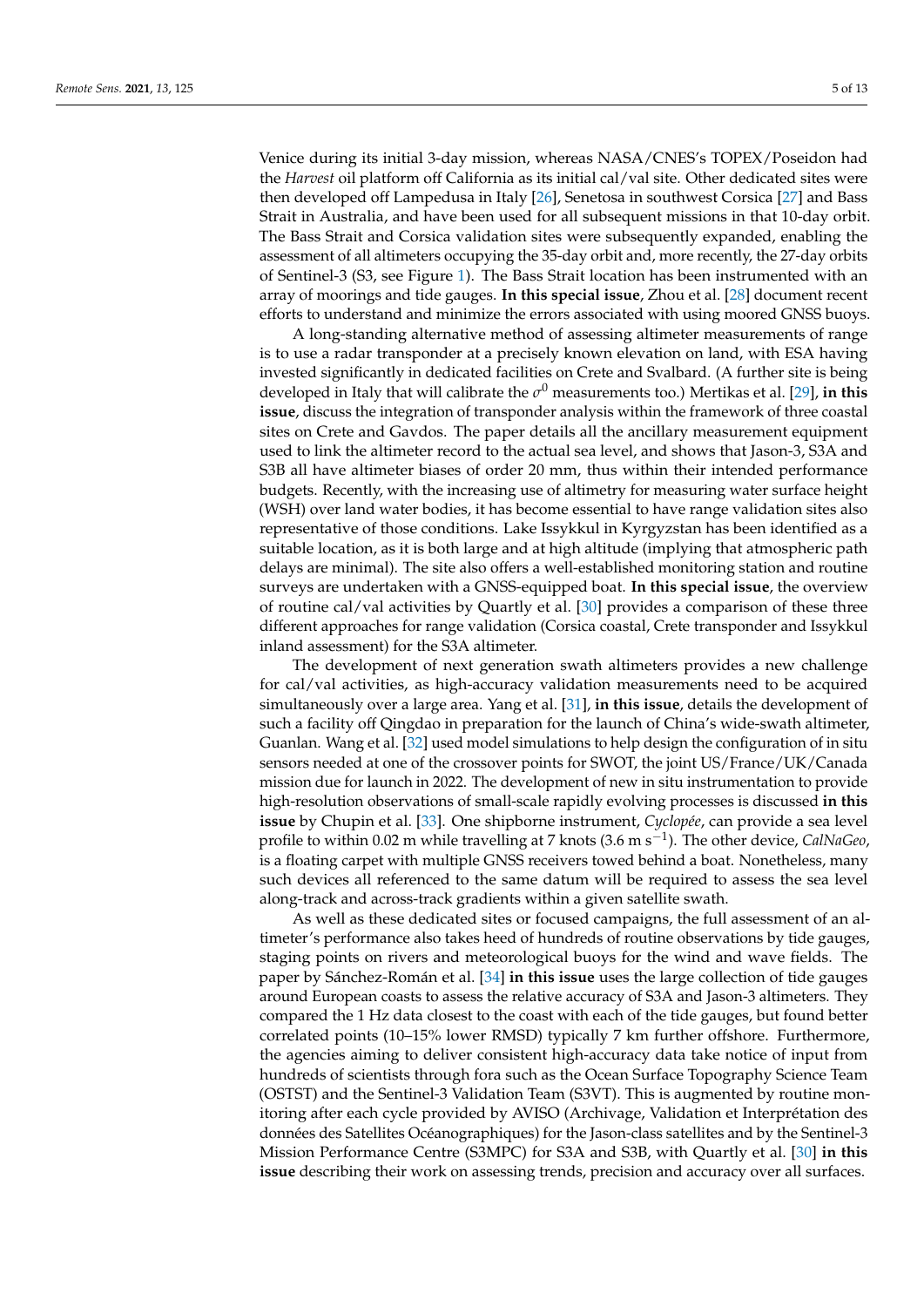## *2.2. Vicarious Calibration*

Comparisons with traceable standards are essential for an accurate calibration, especially with concerns about possible trends within datasets. However, a given instrument may only provide a few overflights per year over a dedicated site, especially when in longperiod repeat cycles. Furthermore, in situ observations for those comparisons are usually from sheltered coastal conditions. A far greater number of matchups can be garnered by comparison with other satellite data, if these are known to have a clear calibration trail. There may be thousands of these "vicarious calibrations" per year, usually with a near global spread and over a wide range of environmental conditions. This is commonly done for microwave radiometers, using the network of SSM/I sensors as a reference as well as with records of wave height and wind speed. Such intercalibration is critical for the development of homogeneous climatologies incorporating data from several concurrent missions. Within altimetry there has been a major effort to intercalibrate successive sensors in a series by operating a "tandem mission", during which a satellite and its immediate successor fly very close together for a few months making the same measurements at minimal temporal lag. ERS-2 followed the track of ERS-1 exactly one day later, with the oceanographic signal assumed to have varied little in that time (although tides and atmospheric corrections will have evolved). Subsequent tandem missions (see Figure [1\)](#page-1-0) have involved altimeters observing the same locations at temporal separations of less than an hour—sometimes only a minute apart—so that changes in atmospheric and tidal conditions are also minimized [\[35\]](#page-12-0).

# <span id="page-5-0"></span>**3. Cal/Val of Specific Altimeter Products**

### *3.1. Assessment of Wind Speed and Wave Height*

Altimetric estimates of wind speed and wave height are frequently assessed in terms of RMSD relative to in situ data from metocean buoys. In some cases, this diagnostic may be dominated by the uncertainties in the buoy measurements as well as the buoy spatial separation from the satellite records. Therefore, researchers have developed procedures to minimize such errors by only employing well-documented consistent datasets and by discarding measurements near the coast, since that region is characterized by higher spatial variability than the open ocean, due to the influence of bottom and lateral boundaries on ocean dynamics. Such practices can then allow some intercomparison between altimeters and in situ observation to assess the performance of different algorithms and/or different altimeters and to monitor their evolution over time.

**In this issue**, Jiang [\[36\]](#page-12-1) used four different buoy datasets to assess S3A, S3B and Jason-3 observations. Because of his chosen match-up constraints, slightly different subsets of buoys were used for each altimeter and at different times. They found that Jason-3 gave slightly better accuracy for wave height than S3A and S3B, but that the Sentinels were slightly more accurate for wind speed, which was confirmed by their use of scatterometer data. Section 3 of Quartly et al. [\[30\]](#page-11-20), **in this issue**, shows comparisons of S3A SWH and wind speed data with both buoys and models. While numerical models do not provide an absolute reference, they enable quick global assessments to indicate regional patterns of bias in SWH. Such analysis highlighted that S3 SWH is positively biased in regions and seasons of high wave height. The same study also noted that S3A's PLRM estimates show a greater consistency with those from Jason-3 than do the SAR-derived values.

**In this issue,** Jia et al. [\[37\]](#page-12-2) assess the performance of HY-2B by first comparing the precision (noise level) of its estimates with those from Jason-2 and Jason-3. They find that cycle-averages of  $\sigma^0$  and SWH from the different instruments usually agree to within 0.1 dB and 0.1 m respectively, and that the derived wind data at dual-satellite crossovers agree to within 1 m s−<sup>1</sup> . Wang et al. [\[38\]](#page-12-3), **in this issue**, also assessed the metocean data from HY-2B, deriving RMSD of 1.10 m s<sup>-1</sup> and 0.27 m for the wind speed and SWH values in the standard product. They also apply a "Deep Learning" technique to incorporate the metocean information contained within other fields, and show that algorithms using altimetric wind speed, SWH and standard deviation of  $\sigma^0$  can reduce the errors to 0.69 m s<sup>−1</sup>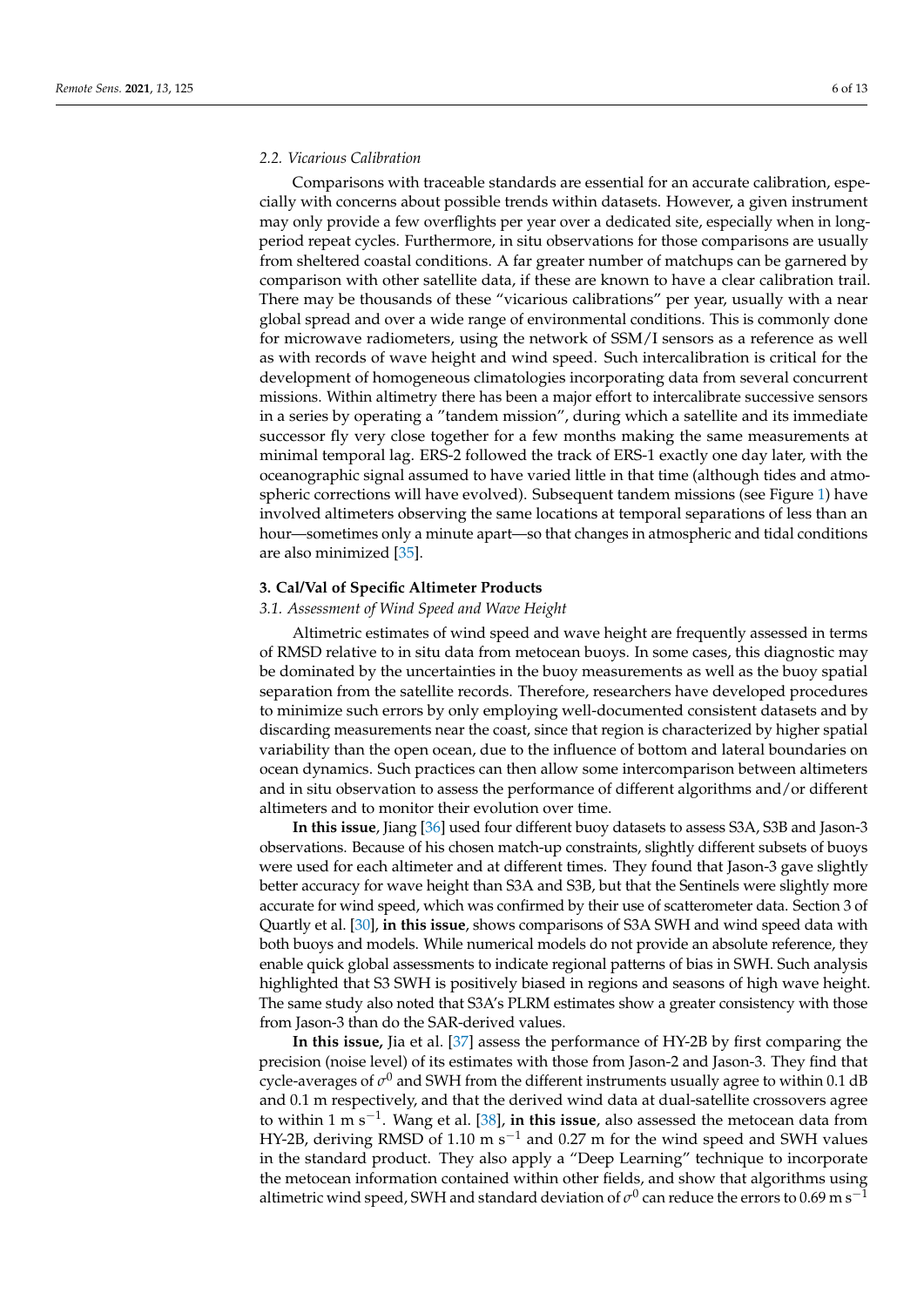and 0.20 m, respectively. However, they caution on the danger of over-fitting a complex algorithm when there are not large volumes of independent ground truth data to assess its performance.

Other researchers have assessed new retracking algorithms by applying them to the same altimeter waveform data as used for standard products, thus enabling a relative assessment via the same set of buoys. This has been of particular interest in the coastal zone, where new algorithms are required to deal with known coastal artefacts. Ichikawa et al. [\[39\]](#page-12-4), **in this issue**, have looked at a new wave height algorithm for Jason-2, focusing particularly on its performance in regions of low wave height and potential land contamination of the waveforms. Working within the framework of the *Sea State CCI*, Schlembach et al. [\[40\]](#page-12-5), **in this issue**, provided a thorough comparison of several novel SWH algorithms for both S3A and Jason-3. They assessed noise levels of the estimates by considering short-scale variability and compared the many algorithms to both model and buoy data, looking separately at open ocean and coastal conditions. Quartly and Kurekin [\[41\]](#page-12-6), also **in this issue**, revisited some of the assumptions in that previous work, showing that the magnitude of errors could be significantly reduced by further constraints on the selection of altimeter data and suitable buoys, and that such a choice would affect the relative ranking of different algorithms. The particular focus on the coastal regime had been the aim of an earlier paper by Nencioli and Quartly [\[42\]](#page-12-7), who had demonstrated the greater accuracy achieved by S3A's SAR mode within 15 km of the coast. Their investigation had used model reanalysis output to define maritime regions that would vary coherently with the buoy locations, showing that sometimes close locations would not be expected to agree because of the different exposure of the sites to long-period swell. Jiang [\[36\]](#page-12-1), **in this issue**, provided a variant on this approach in that he used that instantaneous spatial variation of SWH in the model to adjust the altimeter value to what should be expected at the buoy location.

## *3.2. Hydrology Cal/Val*

Over the last decade, calibration and validation activities over inland waters have been necessary for the accurate monitoring of water levels in lakes, rivers and reservoirs. For river systems, in situ water level gauges or permanent GNSS receivers situated close to satellite altimetry repeat tracks provide altimetric "virtual stations" and have been widely used for calibration and validation. Along and across-river towed GNSS sections can also be performed, often timed to coincide with satellite overpasses, for local high-resolution calibration. Many lakes have also been equipped with permanent GNSS receivers or water level gauges near satellite overpasses, or benefitted from particular ship-based validation campaigns along satellite tracks crossing the lakes.

Compared with ocean cal/val sites, rivers and lakes can provide an alternative and complementary way of assessing the precision of altimetric measurements and, for example, the range biases associated with particular retrackers. In particular, many ocean correction terms (such as the inverse barometer, the ocean tide, the dynamic atmosphere-induced variability and the sea-state bias) are almost negligible over inland waters. More easily accessible inland water cal/val sites can offer a cheaper opportunity to further increase the density of such activities over the globe. For example, in a large-scale study over more than 100 lakes in the US and Canada, Nielsen et al. [\[43\]](#page-12-8), **in this issue**, compare in situ gauges with S3 lake level variations, estimated using different physical and empirical retrackers. They find that the reconstruction of the lake level variations based on the S3 empirical retracker is significantly better compared with that of the physical retracker in terms of the RMSD and correlation. However, the statistics for the Canadian sites show a worse performance in winter due to lake ice cover impacting on the correct mapping of lake levels. Cal/val activities have also been performed over decades from several altimeter missions (TOPEX/Poseidon, Jason-1, Jason-2, Jason-3, GFO, Envisat, Saral/AltiKa and Sentinel-3A) at the long-term calibration site on Lake Issykul [\[44\]](#page-12-9). Section 7.1 of Quartly et al. [\[30\]](#page-11-20), **in this issue**, covers recent S3 cal/val campaigns there, estimating the altimeter biases for different retrackers against ship-based GNSS data along those satellite tracks.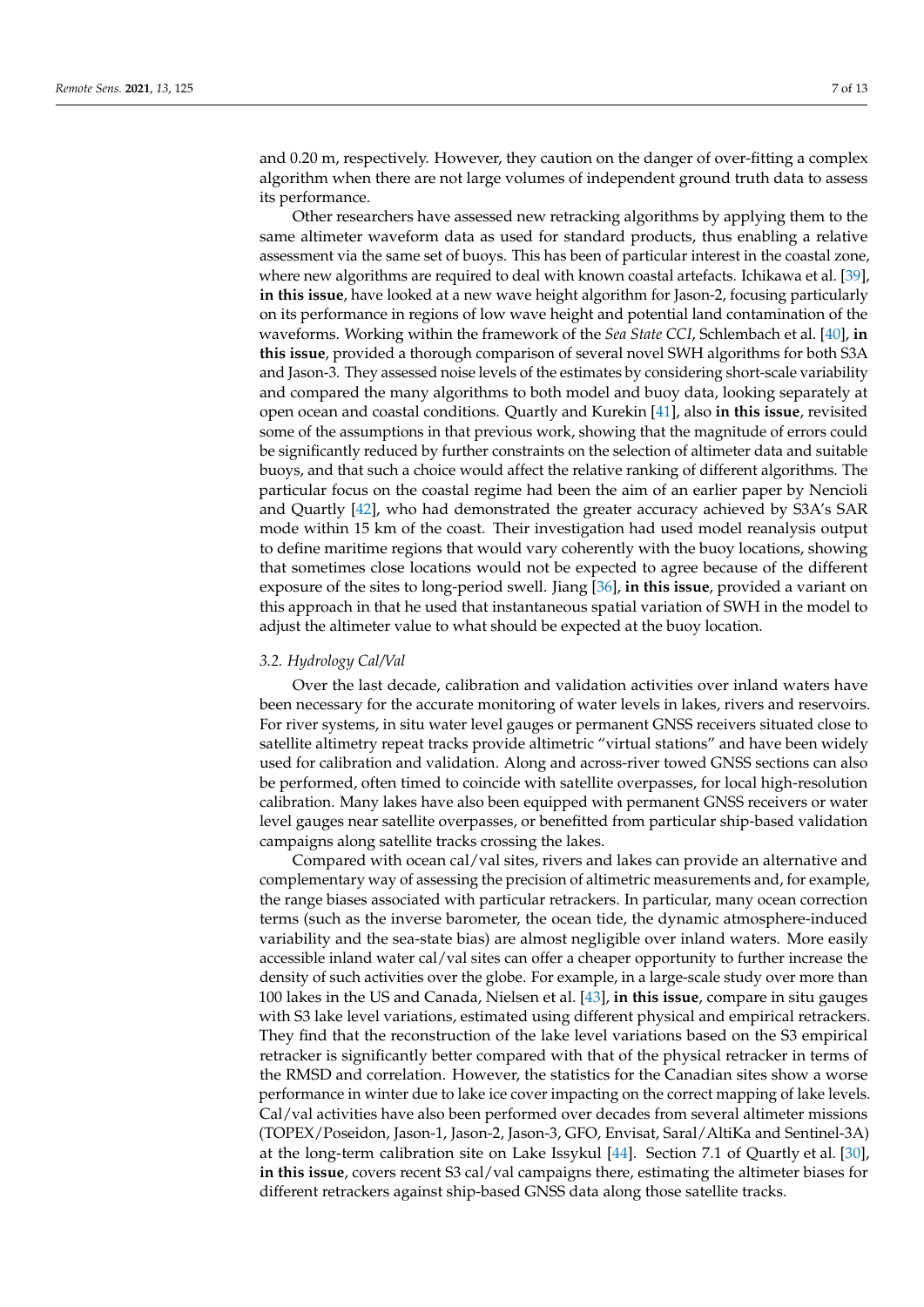The detection of river and lake levels in regions of steep surrounding topography or under vegetation is a difficult issue that varies with the altimeter technology. Section 7.3 of the afore-mentioned paper compares the performance of the Sentinel-3 ocean retracker and OCOG for various lakes and reservoirs in the Ebro River basin on the southern flank of the Pyrenees. They found RMSD to be between 0.43 m and 3.6 m depending on topography and proximity of track to gauge. To more precisely position the receiving window and better track the backscattered signal over inland water targets, Sentinel-3 has explored using *a priori* digital elevation models with open-loop tracking. **In this issue**, Taburet et al. [\[45\]](#page-12-10) showed that for the Level-3 S3 products, using this open-loop tracking mode increased the number of water bodies with valid water surface heights by 25% compared with the conventional closed-loop tracking, and this may be further improved to 30% by a recent update to the on-board database. With the future SWOT mission using SAR-interferometry techniques over two 50 km wide swaths to be launched in 2022, we expect to advance on a global inventory of all terrestrial water bodies (lakes, reservoirs, wetlands) whose surface area exceeds 250 m by 250 m and rivers whose width exceeds 100 m at submonthly, seasonal, and annual time scales. With the combination of SWOT and along-track altimetry monitoring, we are heading towards a more precise measurement of the global storage change in freshwater bodies and the global change in river discharge, but there are also further challenges in calibrating and validating these 2-D water level surfaces (see Section [4\)](#page-8-0).

# *3.3. Assessment over Ice Surfaces*

While the radar returns over the ocean usually have a very consistent shape (apart from within the coastal zone), the echoes received from land ice, sea ice and the leads within the ice have more complex and varied shapes. For Arctic Ocean altimetry some of the key issues involve classification of the surface giving the returns (sea ice or leads or open ocean), and fitting a waveform model appropriate to each surface. Also, the critical environmental variable of interest is sea-ice thickness, so corrections are needed for variable ice density and the depth of overlaying snow [\[14\]](#page-11-4). Given the challenging nature of the environment there is a paucity of "ground truth" data and these are not fully representative of the seasonal variation in properties throughout the freeze/thaw cycle of the marginal ice zone.

Altimetry provides key monitoring information about the ice sheets over Antarctica and Greenland. However, as the echo shape is different again from that over oceans and sea ice, detailed work is still required to determine exactly which portion of the waveform corresponds to the mean range to the surface. This is complicated by seasonal variations in compactness and moisture content of the snow overlaying the ice, leading to changes in penetration depth (which, furthermore, also varies with the radar wavelength employed [\[46\]](#page-12-11)). Finally, an additional complication comes from determining which part of the ice surface is responsible for the given radar returns, since the point of closest approach can be far from nadir over surfaces with significant slope (i.e., > $1^{\circ}$ ).

NASA's *Operation IceBridge*, a decade-long campaign of coincident flights by research aircraft to fill the gap between ICESat and ICESat-2 missions, provides an important contribution to both sea ice and land ice studies, but it does not obviate the need for in situ measurements too. **In the current special issue**, the only paper covering validation in the cryosphere is Quartly et al. [\[30\]](#page-11-20), but this does detail the work performed for Sentinel-3A over both land and sea ice. A focus on the very flat topography of Lake Vostok in Antarctica showed RMSD crossovers of 0.08 m, but this value exceeded 1 m when the surface slope was greater than 0.3°. S3A was shown to be unbiased with respect to ICESat-2 which records the height of the ice surface only, whereas the reflections from Cryosat-2 showed a bias of ∼0.26 m deeper, most likely because they are more affected by volume scattering. Regarding sea ice, the afore-mentioned paper only showed that the waveform classification between Cryosat-2 and S3A is consistent and that the inferred ice freeboard measurements from these satellites agreed with one another provided consistent retrackers were used.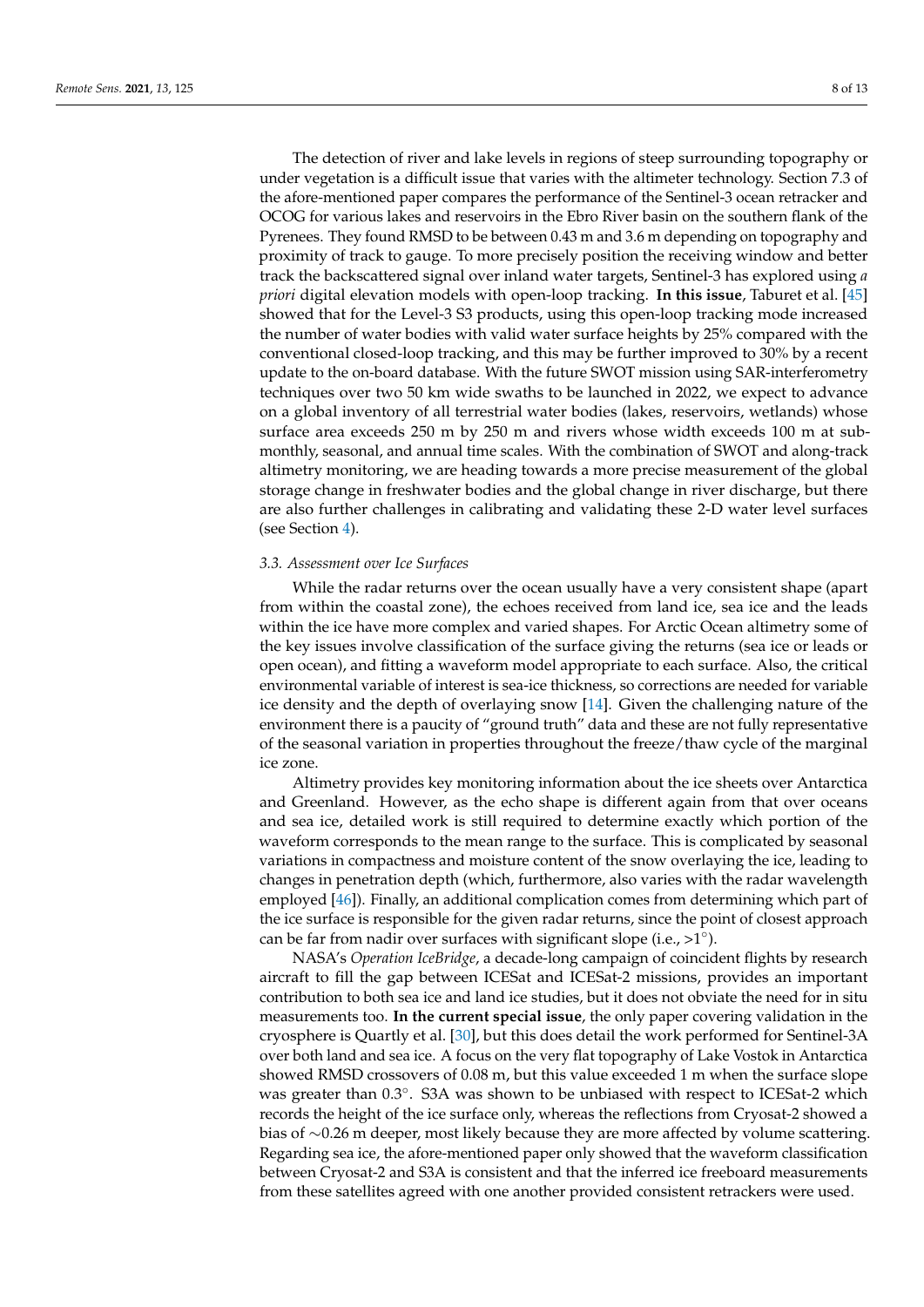## *3.4. Microwave Radiometers*

Microwave Radiometers (MWR) on-board satellite topography missions are combined with the altimeter to correct the altimeter range for the excess path delay resulting from the presence of water vapor in the troposphere. MWR data can also be used to monitor atmospheric characteristics in the troposphere and to constrain operational weather models. The wet path delay (WPD) ranges from a few centimeters to ∼0.5 m and varies spatially and temporally with a correlation radius and time of the order of 30–80 km and of 1 h, respectively. Despite strong improvements in recent years, these small-scale spatial and temporal variations are still not correctly represented by Numerical Weather Prediction (NWP) models, so MWR measurements are essential for accurate WPD corrections. The long-term stability of radiometers on-board altimetry missions is also critical to reduce the uncertainty in the global mean sea level trend, which is a key climate data record. The Sentinel-6 Michael Freilich mission has a requirement to measure the trend in global mean sea level with an uncertainty not exceeding 1 mm yr<sup>-1</sup>. On the MWR instrument, this leads to a stability requirement of 0.7 mm  $\text{yr}^{-1}$ , which makes the accurate calibration of this instrument critical on a long-term basis.

An MWR designed for providing the necessary altimeter corrections must have a channel close to the water vapor absorption line at 22.235 GHz, and a second around 36.5 GHz sensitive to liquid water found within clouds. The instruments on the TOPEX/Jason satellite series had a third channel around 18.7 GHz that enables the effect of wind roughening of the surface to be mitigated, thereby achieving a better accuracy in WPD estimates. The calibration of an MWR involves monitoring of both internal parameters and external reference targets. **In this special issue**, Quartly et al. [\[30\]](#page-11-20) detailed the regular monitoring of the on-board reference temperatures and gain factors for Sentinel-3's two MWR channels (23.8 and 36.5 GHz), while Frery et al. [\[47\]](#page-12-12), also **in this issue**, analyze the performance through vicarious calibration over specific areas (Amazon Forest and cold ocean). This latter paper also applies double-difference methods at crossovers, and a specific processing is performed to enable use of the tandem flight data. They demonstrated that the in-flight calibration of a single instrument is key to achieving the expected performance and that in the context of a constellation (Jason-3 with Sentinel-6MF or S3A with S3B), the intercalibration is even more important. Furthermore, their analysis shows that S3A is well calibrated, consistent with other instruments, and that S3B is calibrated within 0.4 K of S3A.

Picard et al. [\[48\]](#page-12-13), **in this issue**, proposed a new method based on the data acquired during the tandem flight between S3A and S3B missions. In this method, they focus on the required harmonization of the sensors and processing algorithms to ensure a seamless continuity between one mission and the other. Applying this approach, they can strongly reduce the bias between the two radiometers for both channels (∼0.5 K) and the standard deviation of the difference (0.3 K).

### <span id="page-8-0"></span>**4. Challenges for Swath Altimetry**

The spatial resolution of future wide-swath altimetry missions, including SWOT [\[49\]](#page-12-14) and Guanlan [\[24\]](#page-11-14) and possibly others is expected to reach 10–40 km in wavelength, depending on sea-state conditions [\[32\]](#page-11-22). These missions offer a real opportunity to detect the anisotropic structure of small mesoscale and submesoscale eddies globally. However, due to insufficient temporal sampling and instrument errors, numerous ocean eddies will remain unobserved. The simulation results of Ma et al. [\[50\]](#page-12-15) showed that 34% (40%) of coherent eddies cannot be observed by SWOT in the Kuroshio Extension (South China Sea) region, even without considering the effect of internal tides. Both eddy dynamics (motions in geostrophic balance with the surface height difference) and internal gravity waves/tides (unbalanced motion) contribute significantly to the sea surface height, and the relative strength of balanced and unbalanced motion varies geographically and in time [\[49\]](#page-12-14). The spatial scale where balanced motion spectral energy exceeds that of the unbalanced motions is the so-called "transition scale" [\[51\]](#page-12-16). For all altimetry observations, either 1-D along-track or with 2-D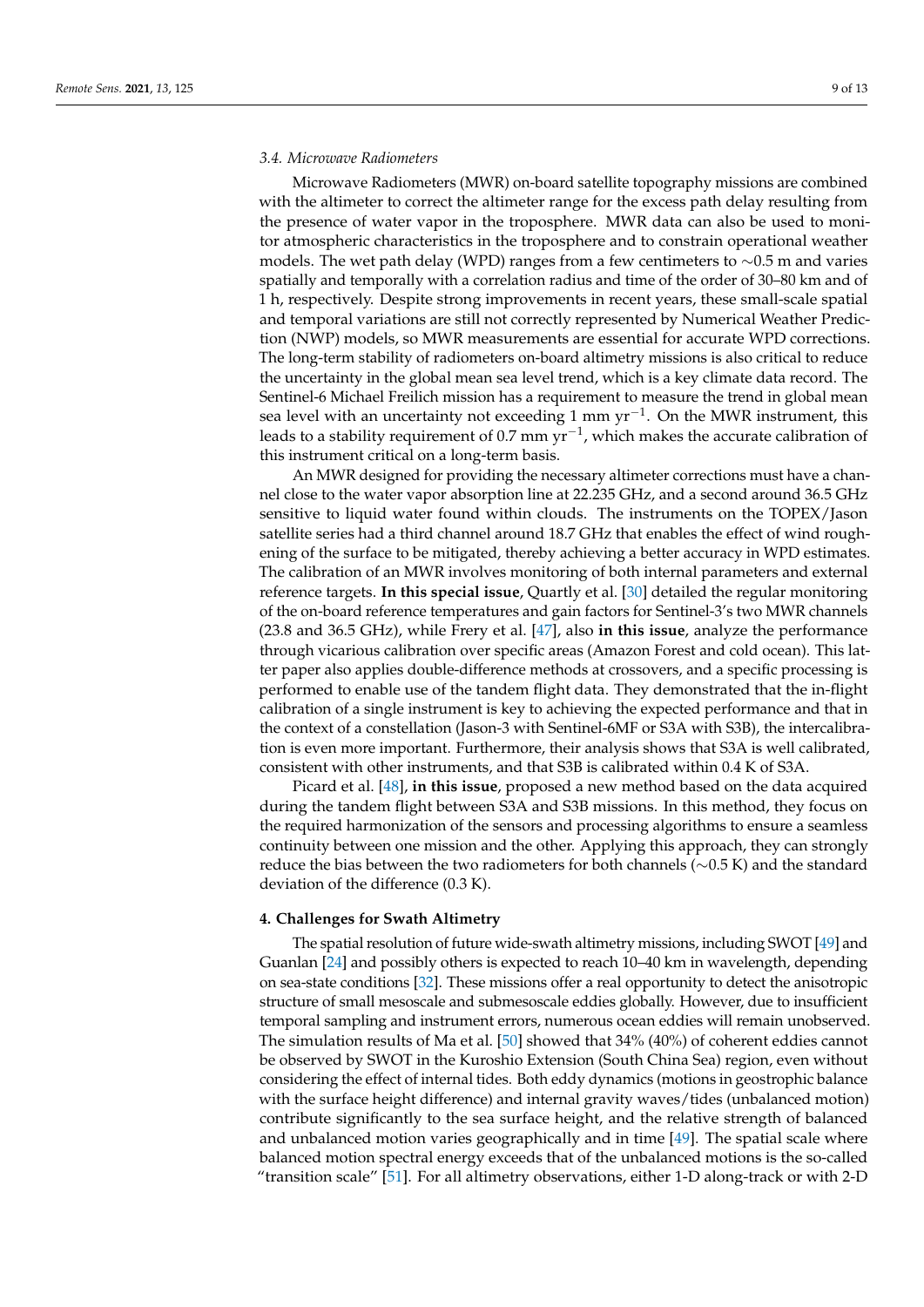swath observations, the eddies will be very difficult to separate when their spatial scales are smaller than this transition scale.

Centimetric accuracies are required to resolve the smaller mesoscale and submesoscale processes. Several errors of wide-swath altimetry instruments are specific and have not been well estimated, such as baseline roll error, baseline length error, and sea-state bias, etc. These errors will directly limit the accuracy of SSH measurement, so advanced denoising techniques are required. Dibarboure et al. [\[52\]](#page-12-17) used an empirical cross-calibration technique to estimate and then remove two spatially coherent errors including baseline roll and length errors. **In this issue**, Gómez-Navarro et al. [\[53\]](#page-12-18) propose a method to eliminate the random small-scale noise by optimizing the first to third order derivatives of the SSH in a variational framework. This promising technique was developed and tuned for one region in the western Mediterranean Sea, and for specific wave conditions. To maintain the high spatial resolution of wide-swath altimetry, for SSH and its spatial derivatives of velocity and vorticity, it is critical to develop effective de-noising software for different error conditions for the coming swath altimetry missions.

Compared with cal/val for nadir altimetry, wide-swath altimetry faces new challenges. The first is how to validate the small-scale, rapidly evolving SSH over the width of the swath for a satellite flying at 7 km s<sup>-1</sup>, with independent two-dimensional synoptic observations. Secondly, given the improved resolution of the swath observations down to 15 km, validating the SSH variability at the scales of 15–1000 km is also a key challenge [\[54\]](#page-12-19). For the larger scales (100–1000 km), we will rely on the large number of nadir altimeter sections that are collocated within a swath. For the scales from 15–100 km, new techniques must be developed. For example, rather than depend on single-point cal/val sites to estimate biases for nadir altimetry, a series of GNSS buoys can be used to monitor biases and trends along-track, or be positioned in 2-D across a swath [\[28\]](#page-11-18). By analyzing the potential performance of gliders, moorings and other equipment, Wang et al. [\[32\]](#page-11-22) proposed an SSH cal/val method based on wavenumber spectral analysis of in situ steric height. In particular, they showed that most of the SSH variability at scales of 20–100 km was captured in the upper 500 m, which can be sampled more rapidly than a full-depth in situ requirement. Zhang et al. [\[55\]](#page-12-20) further explored the consistency of steric height and SSH by investigating along-track altimetry data and synoptic in situ Argo profiles. Based on the experiment of airborne interferometric altimeter, Yang et al. [\[31\]](#page-11-21) used GNSS to validate the 2-D SSH variability synoptically in a coastal sea. Finally, an international series of dedicated in situ observations is being planned during the early phases of SWOT, targeting the small-scale dynamics in different regions and seasons and under different SWOT error conditions [\[56\]](#page-12-21). Key components of this are to develop and share ideas on new instruments spanning the 20–100 km range, and developing rapid adaptive sampling techniques, and even new analysis techniques for cal/val. This new 2-D observation range of 20–100 km wavelength clearly brings new challenges and opportunities for altimetric cal/val.

#### <span id="page-9-0"></span>**5. Summary**

Although altimeter data are critical for global observations of many essential climate variables, they can only be used quantitatively for long-term studies of climate change if they are accurately calibrated. This requires (i) that all missions be individually assessed or intercalibrated through comparison with synoptic missions, (ii) that calibration be a mission-long process to address issues of instrumental drift, and (iii) that the altimeter corrections (e.g., from the on-board MWR) also be assessed. Furthermore, as altimetry is now routinely used over a range of surfaces (ocean, rivers, lakes, sea ice and land ice) that return differently shaped waveforms, it is essential that cal/val is performed over each domain using the appropriate retrackers. Over the decades there have been changes in altimeter technology, and also advances in the means to assess them, with developments, for example, in radar transponders and novel GNSS-equipped devices. As always, these large multi-national altimeter missions benefit from a world-wide coterie of scientists performing global analyses or making dedicated local measurements and *sharing* their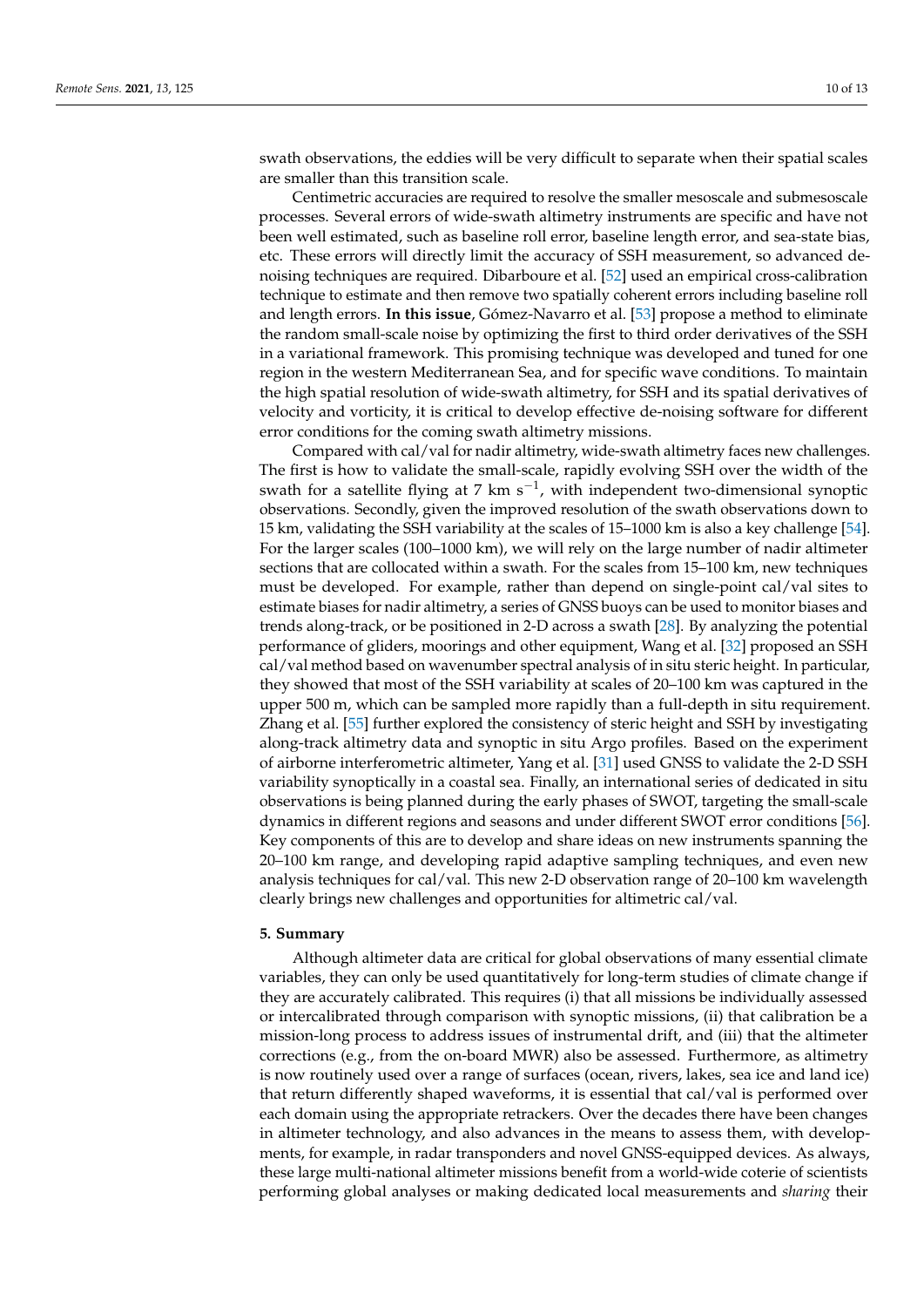results and data to enable a consensus to be developed. With the recent launch of Sentinel-6MF (Figure [2\)](#page-10-9), the fifth satellite in the TOPEX/Jason "reference" orbit, the work of these researchers is as critical as ever for linking data from many missions (see Figure [1\)](#page-1-0) so that concerns about long-term changes can be addressed with confidence.

<span id="page-10-9"></span>

**Figure 2.** Sentinel-6 Michael Freilich was launched on 21 November 2020 and will be the first to offer fully focused SAR operation over all the ocean between 66◦S and 66◦N. To achieve a precise intercalibration it will be in a tandem orbit within 30 s of Jason-3 for 12 months. Images courtesy of NASA and ESA.

**Author Contributions:** Conceptualization, G.D.Q.; editorial oversight of papers in special issue, G.D.Q., G.C., F.N., R.M. and N.P.; writing—original draft preparation, G.D.Q., G.C., F.N., R.M. and N.P.; writing—review and editing, G.D.Q., G.C., F.N., R.M. and N.P.; visualization, G.D.Q. All authors have read and agreed to the published version of the manuscript.

**Funding:** G.D.Q.'s time was supported by ESA through the Sentinel-3 Mission Performance Centre (Contract No. 4000111836/14/I-LG).

**Acknowledgments:** We thank the assistant editor for her guidance through the editorial process, and we are also grateful to those who have stepped in to oversee the review process for papers that were written by the Guest Editors of their close scientific colleagues. We also appreciate the detailed feedback provided by Jamie Shutler, Meric Srokosz and Paolo Cipollini plus three additional anonymous referees.

**Conflicts of Interest:** The authors declare no conflict of interest.

# **References**

- <span id="page-10-0"></span>1. Fu, L.L.; Cazenave, A. *Satellite Altimetry and Earth Sciences*; Academic Press: San Diego, CA, USA, 2001.
- <span id="page-10-1"></span>2. Brown, G. The average impulse response of a rough surface and its applications. *IEEE Trans. Antennas Propag.* **1977**, *25*, 67–74. [\[CrossRef\]](http://dx.doi.org/10.1109/TAP.1977.1141536)
- <span id="page-10-2"></span>3. Hayne, G. Radar altimeter mean return waveforms from near-normal-incidence ocean surface scattering. *IEEE Trans. Antennas Propag.* **1980**, *28*, 687–692. [\[CrossRef\]](http://dx.doi.org/10.1109/TAP.1980.1142398)
- <span id="page-10-3"></span>4. Vonbun, F.; Marsh, J.G.; McGoogan, J.; Leitao, C.; Vincent, S.; Wells, W. Skylab Earth resources experiment package /EREP/—Sea surface topography experiment. *J. Spacecr. Rocket.* **1976**, *13*, 248–250. [\[CrossRef\]](http://dx.doi.org/10.2514/3.27901)
- <span id="page-10-4"></span>5. Tapley, B.D.; Born, G.H.; Hagar, H.H.; Lorell, J.; Parke, M.E.; Diamante, J.M.; Douglas, B.C.; Goad, C.C.; Kolemkiewicz, R.; Marsh, J.G.; et al. Seasat altimeter calibration: Initial results. *Science* **1979**, *204*, 1410–1412. [\[CrossRef\]](http://dx.doi.org/10.1126/science.204.4400.1410) [\[PubMed\]](http://www.ncbi.nlm.nih.gov/pubmed/17814198)
- <span id="page-10-5"></span>6. Justice, C.; Belward, A.; Morisette, J.; Lewis, P.; Privette, J.; Baret, F. Developments in the 'validation' of satellite sensor products for the study of the land surface. *Int. J. Remote Sens.* **2000**, *21*, 3383–3390. [\[CrossRef\]](http://dx.doi.org/10.1080/014311600750020000)
- <span id="page-10-6"></span>7. Sterckx, S.; Brown, I.; Kääb, A.; Krol, M.; Morrow, R.; Veefkind, P.; Boersma, K.F.; Mazière, M.D.; Fox, N.; Thorne, P. Towards a European Cal/Val service for Earth observation. *Int. J. Remote Sens.* **2020**, *41*, 4496–4511. [\[CrossRef\]](http://dx.doi.org/10.1080/01431161.2020.1718240)
- <span id="page-10-7"></span>8. GCOS. Systematic Observation Requirements for Satellite-Based Data Products for Climate. 2011 Update; GCOS-154, Technical Report; GCOS: Geneva, Switzerland, 2011. Available online: [https://library.wmo.int/doc\\_num.php?explnum\\_id=3710](http://xxx.lanl.gov/abs/https://library.wmo.int/doc_num.php?explnum_id=3710) (accessed on 23 December 2020).
- <span id="page-10-8"></span>9. Young, I.R.; Ribal, A. Multiplatform evaluation of global trends in wind speed and wave height. *Science* **2019**, *364*, 548–552. [\[CrossRef\]](http://dx.doi.org/10.1126/science.aav9527)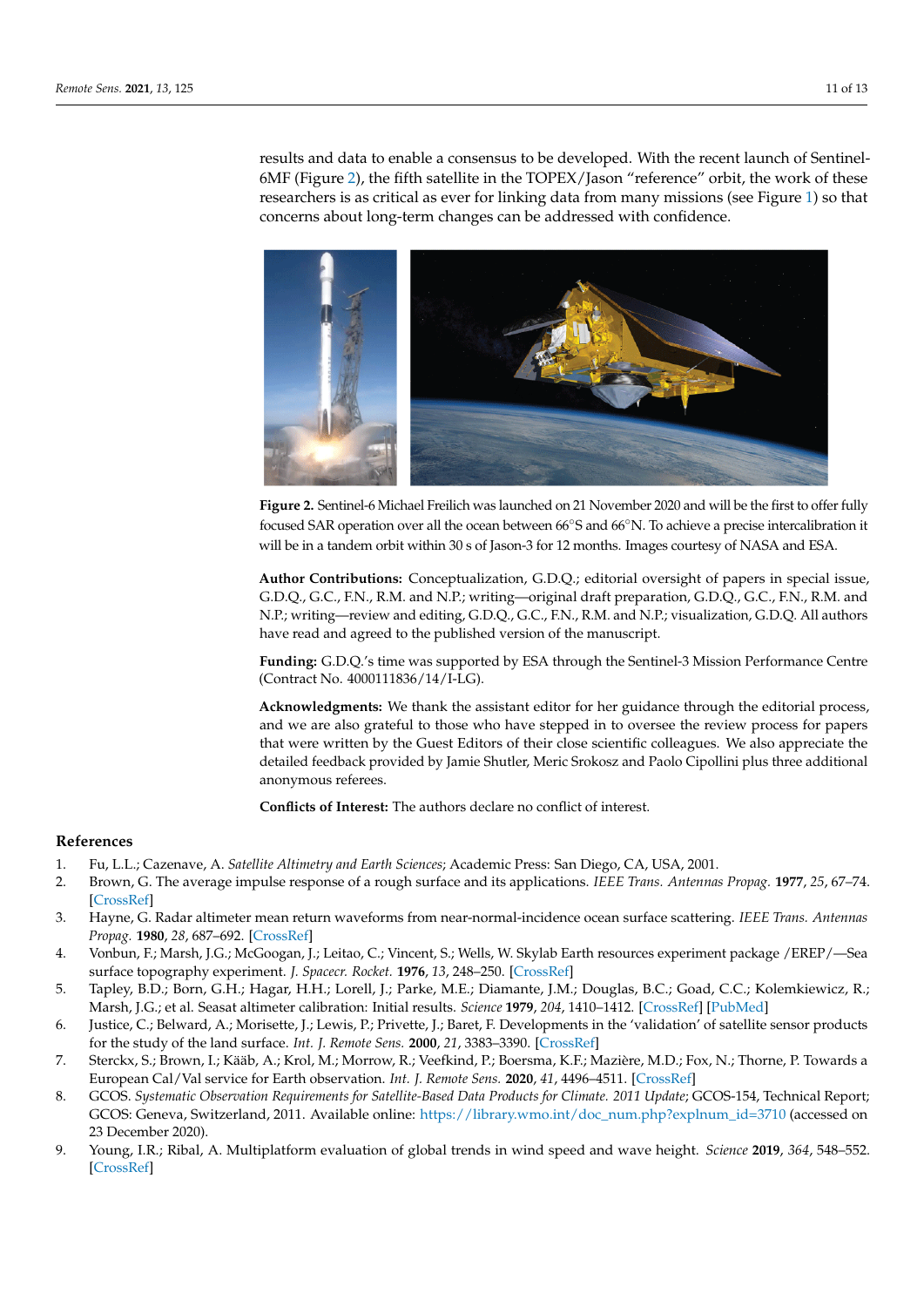- <span id="page-11-0"></span>10. Quartly, G.D.; Legeais, J.F.; Ablain, M.; Zawadzki, L.; Fernandes, M.J.; Rudenko, S.; Carrère, L.; García, P.N.; Cipollini, P.; Andersen, O.B.; et al. A new phase in the production of quality-controlled sea level data. *Earth Syst. Sci. Data* **2017**, *9*, 557–572. [\[CrossRef\]](http://dx.doi.org/10.5194/essd-9-557-2017)
- <span id="page-11-1"></span>11. Legeais, J.F.; Ablain, M.; Zawadzki, L.; Zuo, H.; Johannessen, J.A.; Scharffenberg, M.G.; Fenoglio-Marc, L.; Fernandes, M.J.; Andersen, O.B.; Rudenko, S.; et al. An improved and homogeneous altimeter sea level record from the ESA Climate Change Initiative. *Earth Syst. Sci. Data* **2018**, *10*, 281–301. [\[CrossRef\]](http://dx.doi.org/10.5194/essd-10-281-2018)
- <span id="page-11-2"></span>12. Dodet, G.; Piolle, J.F.; Quilfen, Y.; Abdalla, S.; Accensi, M.; Ardhuin, F.; Ash, E.; Bidlot, J.R.; Gommenginger, C.; Marechal, G.; et al. The sea state CCI dataset v1: Towards a sea state climate data record based on satellite observations. *Earth Syst. Sci. Data* **2020**, *12*, 1929–1951. [\[CrossRef\]](http://dx.doi.org/10.5194/essd-12-1929-2020)
- <span id="page-11-3"></span>13. Shepherd, A.; Gilbert, L.; Muir, A.S.; Konrad, H.; McMillan, M.; Slater, T.; Briggs, K.H.; Sundal, A.V.; Hogg, A.E.; Engdahl, M.E. Trends in Antarctic ice sheet elevation and mass. *Geophys. Res. Lett.* **2019**, *46*, 8174–8183. [\[CrossRef\]](http://dx.doi.org/10.1029/2019GL082182)
- <span id="page-11-4"></span>Quartly, G.D.; Rinne, E.; Passaro, M.; Andersen, O.B.; Dinardo, S.; Fleury, S.; Guillot, A.; Hendricks, S.; Kurekin, A.A.; Müller, F.L.; et al. Retrieving sea level and freeboard in the Arctic: A review of current radar altimetry methodologies and future perspectives. *Remote Sens.* **2019**, *11*, 881. [\[CrossRef\]](http://dx.doi.org/10.3390/rs11070881)
- <span id="page-11-5"></span>15. Quartly, G. Achieving accurate altimetry across storms: Improved wind and wave estimates from C Band. *J. Atmos. Ocean. Technol.* **1997**, *14*, 705–715. [\[CrossRef\]](http://dx.doi.org/10.1175/1520-0426(1997)014<0705:AAAASI>2.0.CO;2)
- <span id="page-11-6"></span>16. Tournadre, J.; Lambin-Artru, J.; Steunou, N. Cloud and rain effects on AltiKa/SARAL Ka-band radar altimeter—Part I: Modeling and mean annual data availability. *IEEE Trans. Geosci. Remote Sens.* **2009**, *47*, 1806–1817. [\[CrossRef\]](http://dx.doi.org/10.1109/TGRS.2008.2010130)
- <span id="page-11-7"></span>17. Lillibridge, J.; Scharroo, R.; Abdalla, S.; Vandemark, D. One- and two-dimensional wind speed models for Ka-band altimetry. *J. Atmos. Ocean. Technol.* **2014**, *31*, 630–638. [\[CrossRef\]](http://dx.doi.org/10.1175/JTECH-D-13-00167.1)
- <span id="page-11-8"></span>18. Quartly, G.D. Metocean comparisons of Jason-2 and AltiKa—A method to develop a new wind speed algorithm. *Mar. Geod.* **2015**, *38*, 437–448. [\[CrossRef\]](http://dx.doi.org/10.1080/01490419.2014.988834)
- <span id="page-11-9"></span>19. Raney, R.K. The delay/Doppler radar altimeter. *IEEE Trans. Geosci. Remote Sens.* **1998**, *36*, 1578–1588. [\[CrossRef\]](http://dx.doi.org/10.1109/36.718861)
- <span id="page-11-10"></span>20. Ray, C.; Martin-Puig, C.; Clarizia, M.P.; Ruffini, G.; Dinardo, S.; Gommenginger, C.; Benveniste, J. SAR altimeter backscattered waveform model. *IEEE Trans. Geosci. Remote Sens.* **2015**, *53*, 911–919. [\[CrossRef\]](http://dx.doi.org/10.1109/TGRS.2014.2330423)
- <span id="page-11-11"></span>21. Moreau, T.; Tran, N.; Aublanc, J.; Tison, C.; Le Gac, S.; Boy, F. Impact of long ocean waves on wave height retrieval from SAR altimetry data. *Adv. Space Res.* **2018**, *62*, 1434–1444. [\[CrossRef\]](http://dx.doi.org/10.1016/j.asr.2018.06.004)
- <span id="page-11-12"></span>22. Reale, F.; Dentale, F.; Carratelli, E.P.; Fenoglio-Marc, L. Influence of sea state on sea surface height oscillation from Doppler altimeter measurements in the North Sea. *Remote Sens.* **2018**, *10*, 1100. [\[CrossRef\]](http://dx.doi.org/10.3390/rs10071100)
- <span id="page-11-13"></span>23. Durand, M.; Fu, L.; Lettenmaier, D.P.; Alsdorf, D.E.; Rodriguez, E.; Esteban-Fernandez, D. The Surface Water and Ocean Topography mission: Observing terrestrial surface water and oceanic submesoscale eddies. *Proc. IEEE* **2010**, *98*, 766–779. [\[CrossRef\]](http://dx.doi.org/10.1109/JPROC.2010.2043031)
- <span id="page-11-14"></span>24. Chen, G.; Tang, J.; Zhao, C.; Wu, S.; Yu, F.; Ma, C.; Xu, Y.; Chen, W.; Zhang, Y.; Liu, J.; et al. Concept design of the "Guanlan" science mission: China's novel contribution to space oceanography. *Front. Mar. Sci.* **2019**, *6*, 194. [\[CrossRef\]](http://dx.doi.org/10.3389/fmars.2019.00194)
- <span id="page-11-15"></span>25. Markus, T.; Neumann, T.; Martino, A.; Abdalati, W.; Brunt, K.; Csatho, B.; Farrell, S.; Fricker, H.; Gardner, A.; Harding, D.; et al. The Ice, Cloud, and land Elevation Satellite-2 (ICESat-2): Science requirements, concept, and implementation. *Remote Sens. Environ.* **2017**, *190*, 260–273. [\[CrossRef\]](http://dx.doi.org/10.1016/j.rse.2016.12.029)
- <span id="page-11-16"></span>26. Ménard, Y.; Jeansou, E.; Vincent, P. Calibration of the TOPEX/POSEIDON altimeters at Lampedusa: Additional results at Harvest. *J. Geophys. Res. Ocean.* **1994**, *99*, 24487–24504. [\[CrossRef\]](http://dx.doi.org/10.1029/94JC01300)
- <span id="page-11-17"></span>27. Bonnefond, P.; Exertier, P.; Laurain, O.; Guinle, T.; Féménias, P. Corsica: A 20-Yr multi-mission absolute altimeter calibration site. *Adv. Space Res.* **2019**. [\[CrossRef\]](http://dx.doi.org/10.1016/j.asr.2019.09.049)
- <span id="page-11-18"></span>28. Zhou, B.; Watson, C.; Legresy, B.; King, M.A.; Beardsley, J.; Deane, A. GNSS/INS-equipped buoys for altimetry validation: Lessons learnt and new directions from the Bass Strait Validation Facility. *Remote Sens.* **2020**, *12*, 3001. [\[CrossRef\]](http://dx.doi.org/10.3390/rs12183001)
- <span id="page-11-19"></span>29. Mertikas, S.; Tripolitsiotis, A.; Donlon, C.; Mavrocordatos, C.; Féménias, P.; Borde, F.; Frantzis, X.; Kokolakis, C.; Guinle, T.; Vergos, G.; et al. The ESA Permanent Facility for altimetry calibration: Monitoring performance of radar altimeters for Sentinel-3A, Sentinel-3B and Jason-3 using transponder and sea-surface calibrations with FRM standards. *Remote Sens.* **2020**, *12*, 2642. [\[CrossRef\]](http://dx.doi.org/10.3390/rs12162642)
- <span id="page-11-20"></span>30. Quartly, G.D.; Nencioli, F.; Raynal, M.; Bonnefond, P.; Nilo Garcia, P.; Garcia-Mondéjar, A.; Flores de la Cruz, A.; Crétaux, J.F.; Taburet, N.; Frery, M.L.; et al. The roles of the S3MPC: Monitoring, validation and evolution of Sentinel-3 altimetry observations. *Remote Sens.* **2020**, *12*, 1763. [\[CrossRef\]](http://dx.doi.org/10.3390/rs12111763)
- <span id="page-11-21"></span>31. Yang, L.; Xu, Y.; Zhou, X.; Zhu, L.; Jiang, Q.; Sun, H.; Chen, G.; Wang, P.; Mertikas, S.P.; Fu, Y.; et al. Calibration of an airborne interferometric radar altimeter over the Qingdao coast sea, China. *Remote Sens.* **2020**, *12*, 1651. [\[CrossRef\]](http://dx.doi.org/10.3390/rs12101651)
- <span id="page-11-22"></span>32. Wang, J.; Fu, L.L.; Qiu, B.; Menemenlis, D.; Farrar, J.T.; Chao, Y.; Thompson, A.F.; Flexas, M.M. An observing system simulation experiment for the calibration and validation of the Surface Water Ocean Topography sea surface height measurement using in situ platforms. *J. Atmos. Ocean. Technol.* **2018**, *35*, 281–297. [\[CrossRef\]](http://dx.doi.org/10.1175/JTECH-D-17-0076.1)
- <span id="page-11-23"></span>33. Chupin, C.; Ballu, V.; Testut, L.; Tranchant, Y.T.; Calzas, M.; Poirier, E.; Coulombier, T.; Laurain, O.; Bonnefond, P.; FOAM Project Team. Mapping sea surface height using new concepts of kinematic GNSS instruments. *Remote Sens.* **2020**, *12*, 2656. [\[CrossRef\]](http://dx.doi.org/10.3390/rs12162656)
- <span id="page-11-24"></span>34. Sánchez-Román, A.; Pascual, A.; Pujol, M.I.; Taburet, G.; Marcos, M.; Faugère, Y. Assessment of DUACS Sentinel-3A altimetry data in the coastal band of the European Seas: Comparison with tide gauge measurements. *Remote Sens.* **2020**, *12*, 3970. [\[CrossRef\]](http://dx.doi.org/10.3390/rs12233970)